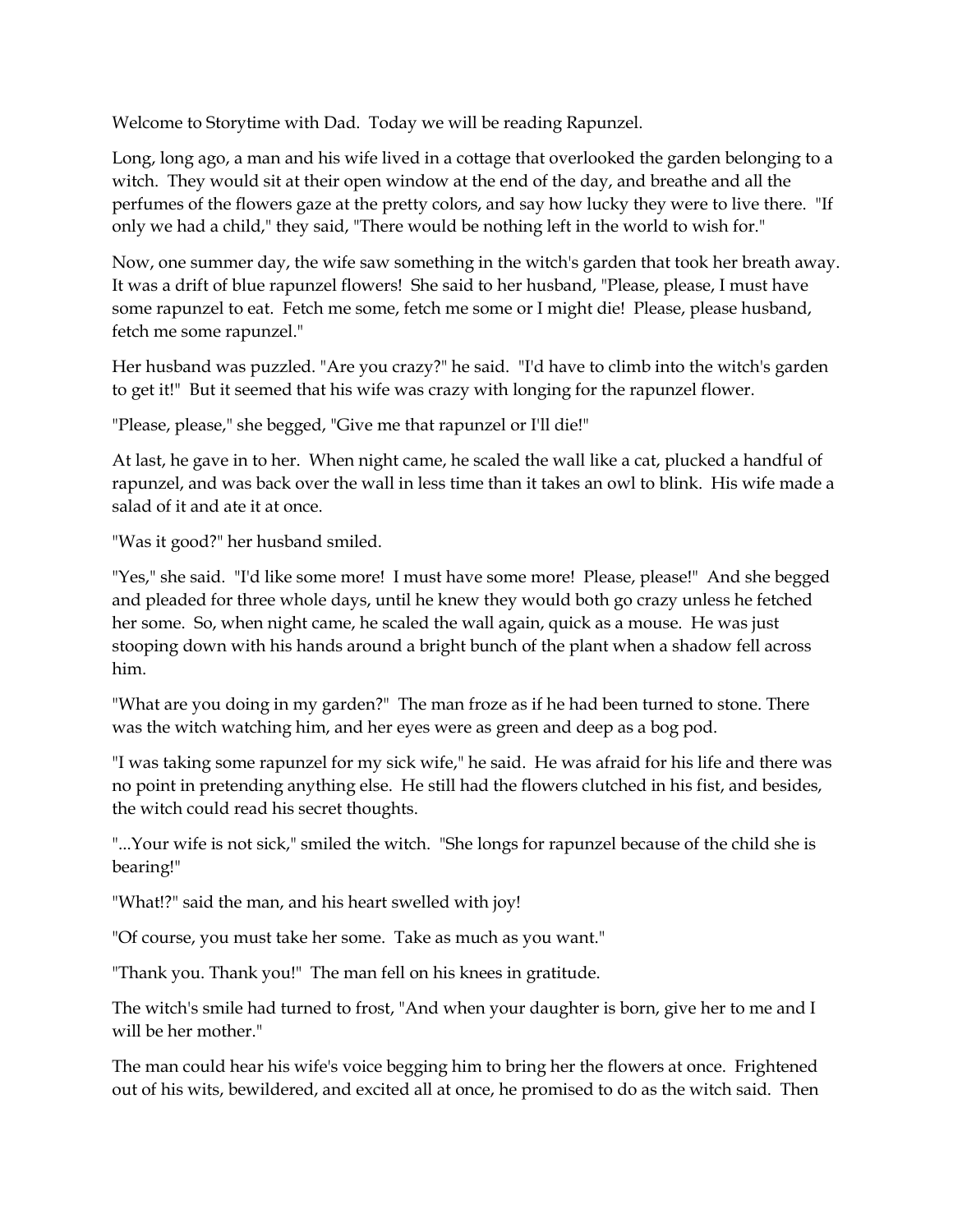he gathered up as much rapunzel as he could and climbed the wall to his own small yard. And just as the witch had told him, a daughter was born to the man and his wife on the first day of Spring. They could think of only one name for her, and that was Rapunzel.

She hardly had time to open her eyes and gaze around the world before the witch was at their door.

"What do you want?" said the man and his wife with fear in their hearts.

"My child." said the which. "I told you, I am her mother now!" and they never saw a Rapunzel again.

The witch loved her so much that she kept her all to herself. She wouldn't even let her play in the garden in case the man and the woman watched her from their window and tried to take her back. By the time Rapunzel was 12 years old, she was so beautiful that the witch could hardly take her eyes off her.

"Look at your hair!" she marveled. "It's like a river of gold the way it tumbles down your back. I've never seen anything like it." She fingered her own crackly hair and then brushed Rapunzel's until it shone like the sun. But the witch was worried in case anybody saw a Rapunzel and wanted her for themselves. She didn't want to share her with anybody. So she put her in a tower and sealed up the door behind her, and at the end of every day she brought food for her.

There was no way into the tower now, of course. So what happened was this: the witch would call out "Rapunzel, Rapunzel, let down your hair." Then Rapunzel would lean out of her window at the top of the tower and wind her hair around two hooks and lower it and down. It would flow down and down like a shimmering golden waterfall all the way to the ground. The witch would tuck up her skirts and shimmy up Rapunzel's hair as if it were a ladder, and when she wanted to go home to bed, she would swing back down again.

There wasn't much for Rapunzel to do, shut up there in her high tower, except to dream and sing. She had a lovely voice, and one day a young prince was riding through the forest and he heard her voice and fell in love with it. He had to know who it belonged to. He found the tower, but there was no door to it! He walked around and around looking up hopelessly at its high smooth walls.

"Nobody could be in there, surely," he thought. And yet, there was the voice as sweet as a skylark. He was just about to ride away, sure now that he must be imagining it, when he saw the witch coming through the forest towards the tower, and he hid among the bushes.

"Rapunzel, Rapunzel, let down your hair," he heard her say. The singing stopped, down came the curtain of glorious hair, and up the witch climbed. Now, he had no doubt that somebody was hidden in the tower, and he couldn't wait to see who it was.

As soon as the witch had climbed down again and disappeared into the forest, the prince approached the tower. It was almost night by now and he was a little afraid he might be under a spell of some sort. He had such longing to see who was sealed in the tower.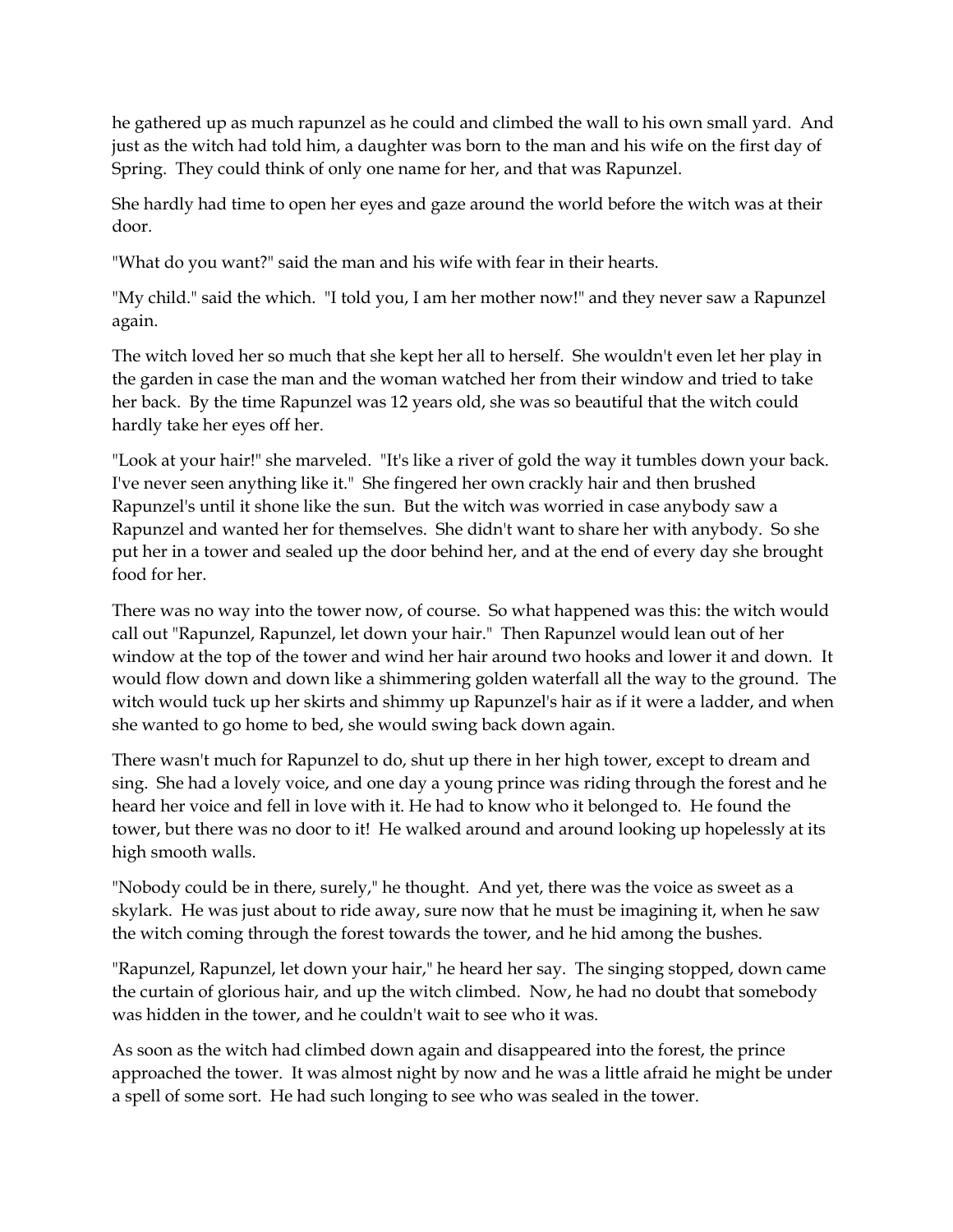"Rapunzel, Rapunzel, let down your hair," he called, and sure enough the shower of hair came flowing down! The prince flung himself up. Imagine his surprise when he found himself facing a young girl who was so beautiful in the moonlight that she stole his heart away! And imagine her surprise when she was expecting a green-eyed spiky witch, to see a young man smiling at her!

Rapunzel had never seen a man before. She had no idea what a prince was. She had never heard of love, but she was very happy the prince stayed with her, until the dawn like pearls was creeping across the sky. And when he finally left her, she knew that she couldn't live without him. He came the next night, and the next, and the next, and then he asked her if she would be his wife. She said yes, even though she had no idea what a wife was.

"But this is no good, you know," he said. "I have a fine palace just over the hill. That's where we should be." So they thought up a wonderful plan for Rapunzel's escape. Every time the prince came to see her he brought her some silk, and all day long when she was without him, she built a ladder for herself. It gave her something to do while she was singing, and each rung she wove brought her a step nearer to freedom. And all would have been well if she hadn't forgotten herself completely one day.

This is what happened: the witch climbed up at dusk, as usual, and Rapunzel said carelessly, "I always know when it's you coming. You're so much heavier than..." She went pale and put her hand to her mouth, but the witch slapped it away quick as a fly!

"Heavier than what, heavier than who!"

"Than the prince who comes to see me!" Rapunzel confessed.

"You wicked girl, you deceived me!" In a rage that was as wild as a thunderstorm, the witch pulled back Rapunzel's wonderful hair and cut it off! She forced her down the silk ladder that would have taken her into the prince's arms, and sent her out into the wilderness - to live or die, she no longer cared which.

That night, the prince came to take Rapunzel home with him.

"Rapunzel, Rapunzel, let down your hair," he called, and this time the silk ladder came down. Up he climbed, but when he reached the tower, it was not Rapunzel's eyes that he looked into, but the deep, bog pod green of the witch's!

"Ha! Your bird has flown away!" She cackled. "So, fly after her!" She cut the silk ladder - snip! and down he tumbled. Down, and down, and would have broken his neck if he hadn't been saved by a brier bush. The thorns pierced his eyes and blinded him, and with the witch's laughter ringing in his ears the prince wandered away into a darkness that was deeper than night itself. He wandered for many days, and many weeks, and many months, eating nuts and berries that he found on the wayside. And a year and a day later, he came into the same part of the wilderness as Rapunzel.